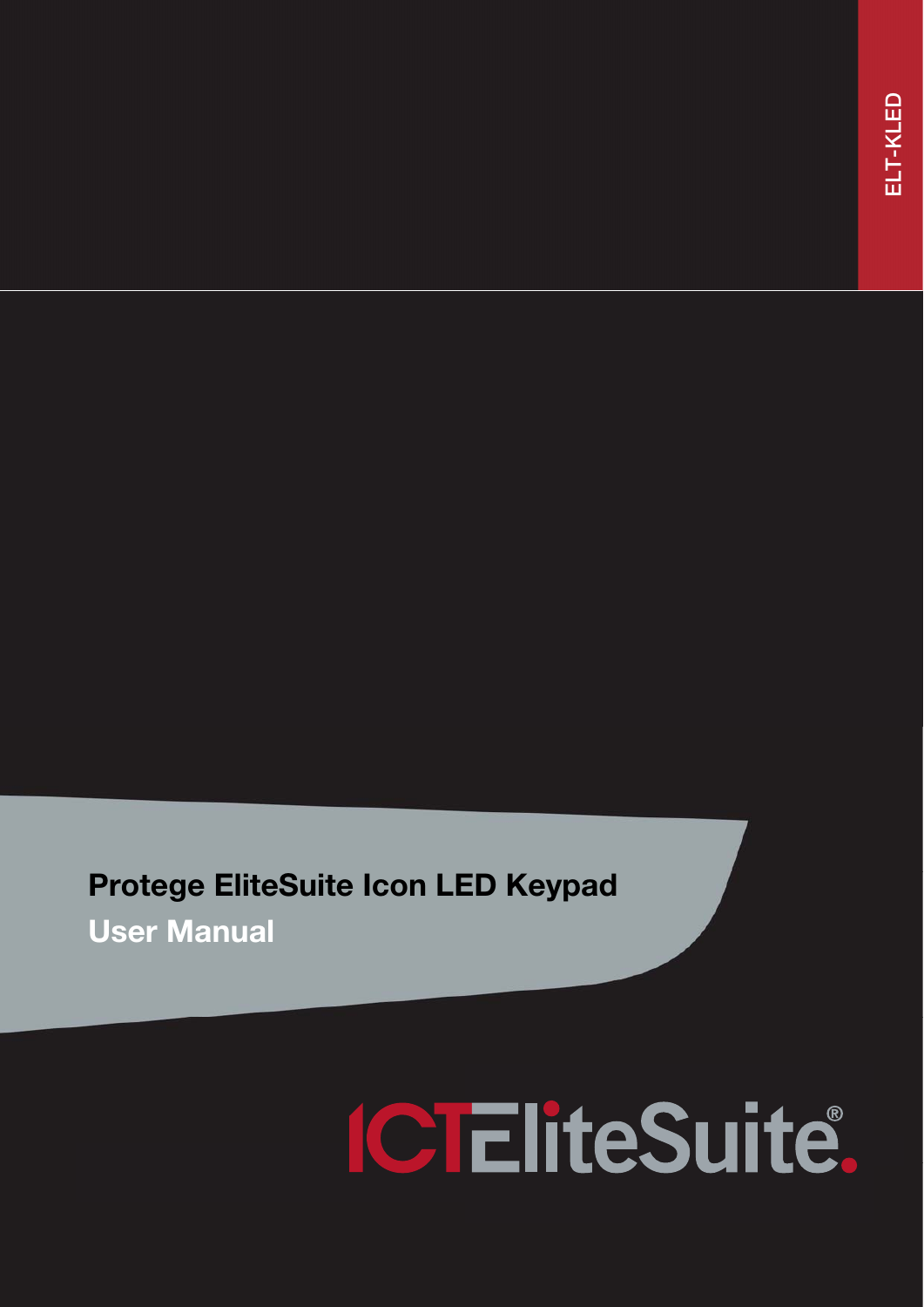The specifications and descriptions of products and services contained in this document were correct at the time of printing. Integrated Control Technology Limited reserves the right to change specifications or withdraw products without notice. No part of this document may be reproduced, photocopied, or transmitted in any form or by any means (electronic or mechanical), for any purpose, without the express written permission of Integrated Control Technology Limited. Designed and manufactured by Integrated Control Technology Limited. Protege® and the Protege® Logo are registered trademarks of Integrated Control Technology Limited. All other brand or product names are trademarks or registered trademarks of their respective holders.

Copyright © Integrated Control Technology Limited 2003-2013. All rights reserved.

Publication Date: November 2013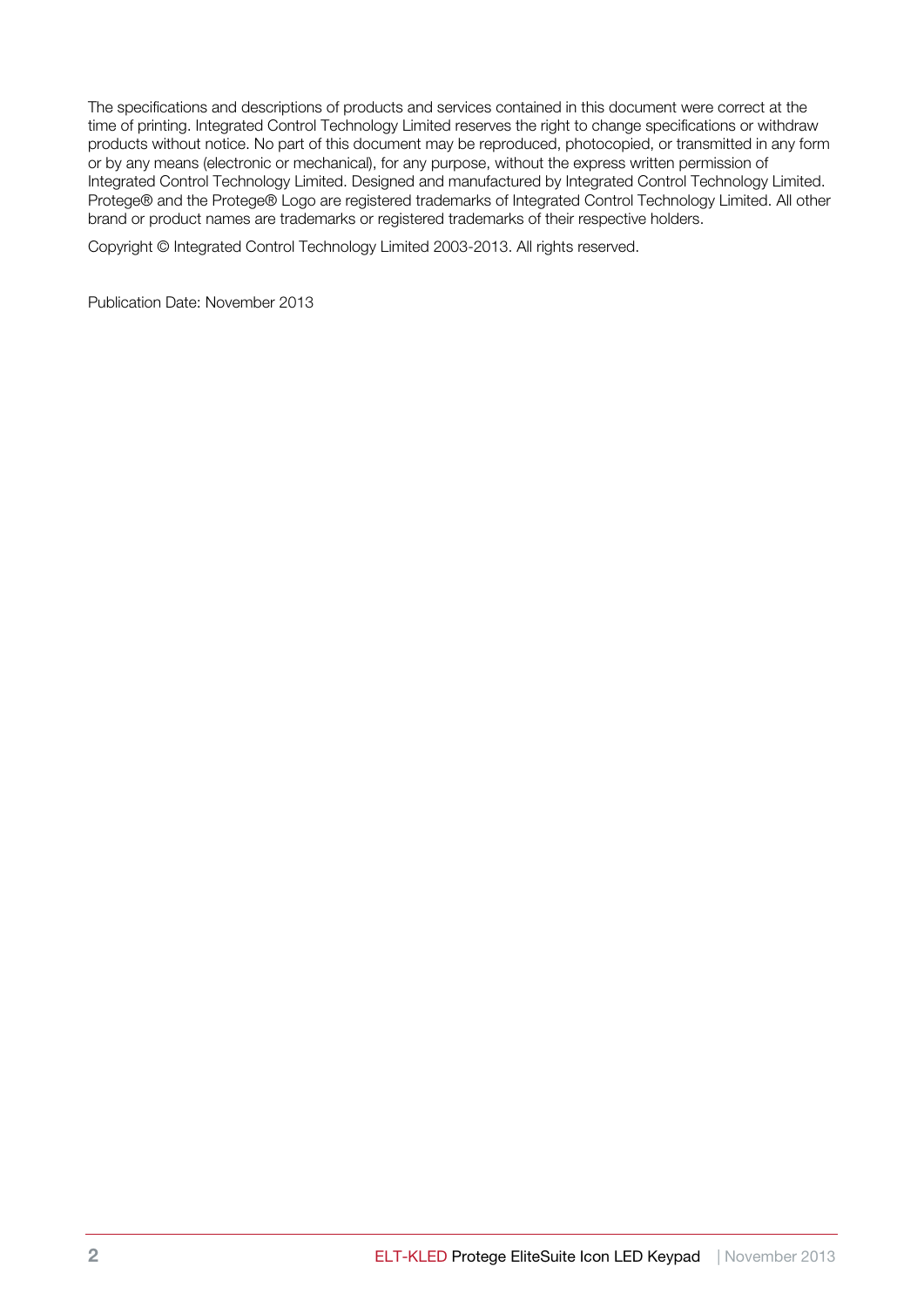# Contents

| 10 |
|----|
|    |
|    |
|    |
|    |
|    |
|    |
|    |
|    |
|    |
|    |
|    |
|    |
|    |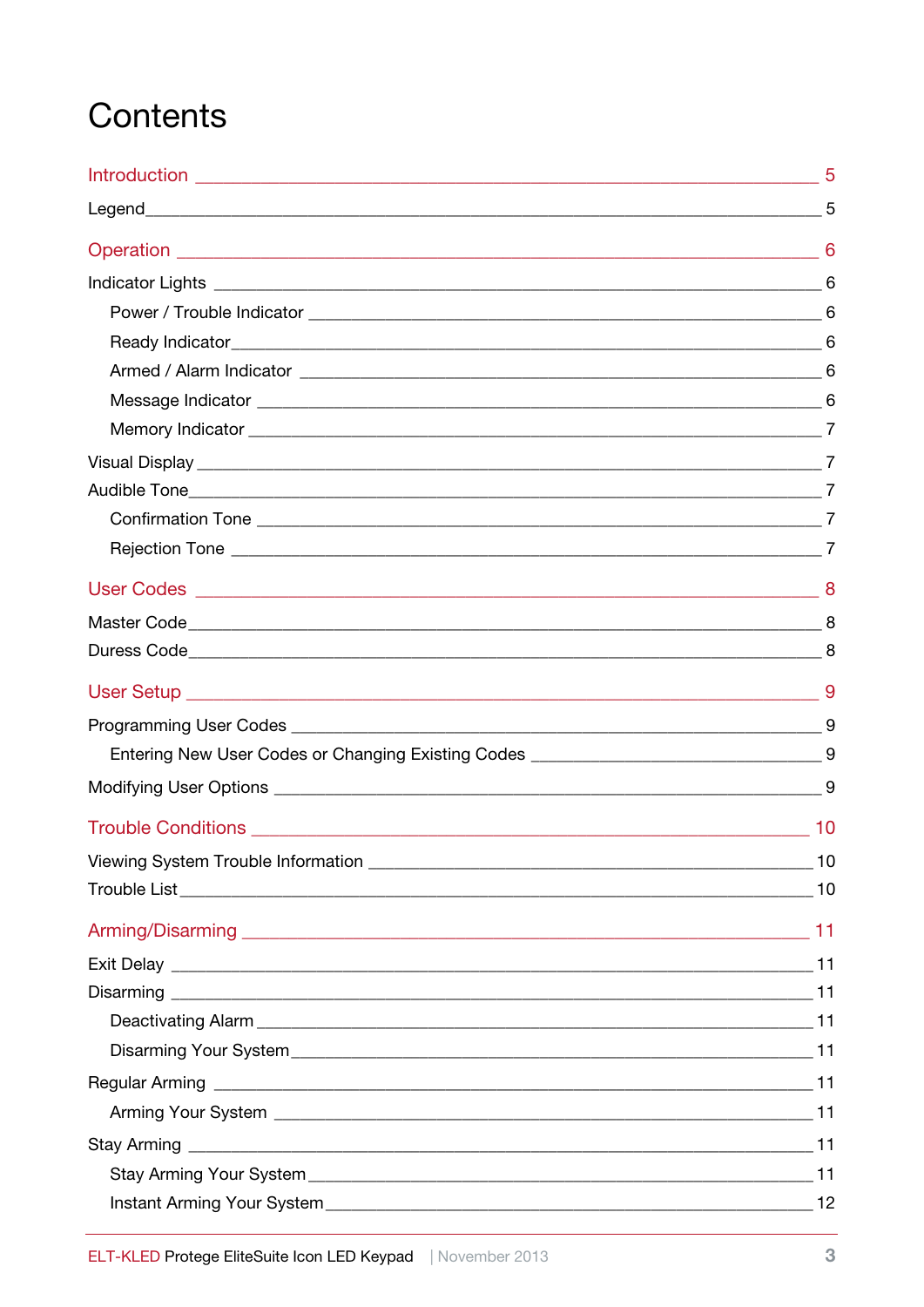|         | 16 |
|---------|----|
|         | 17 |
|         | 17 |
|         | 18 |
| Contact | 19 |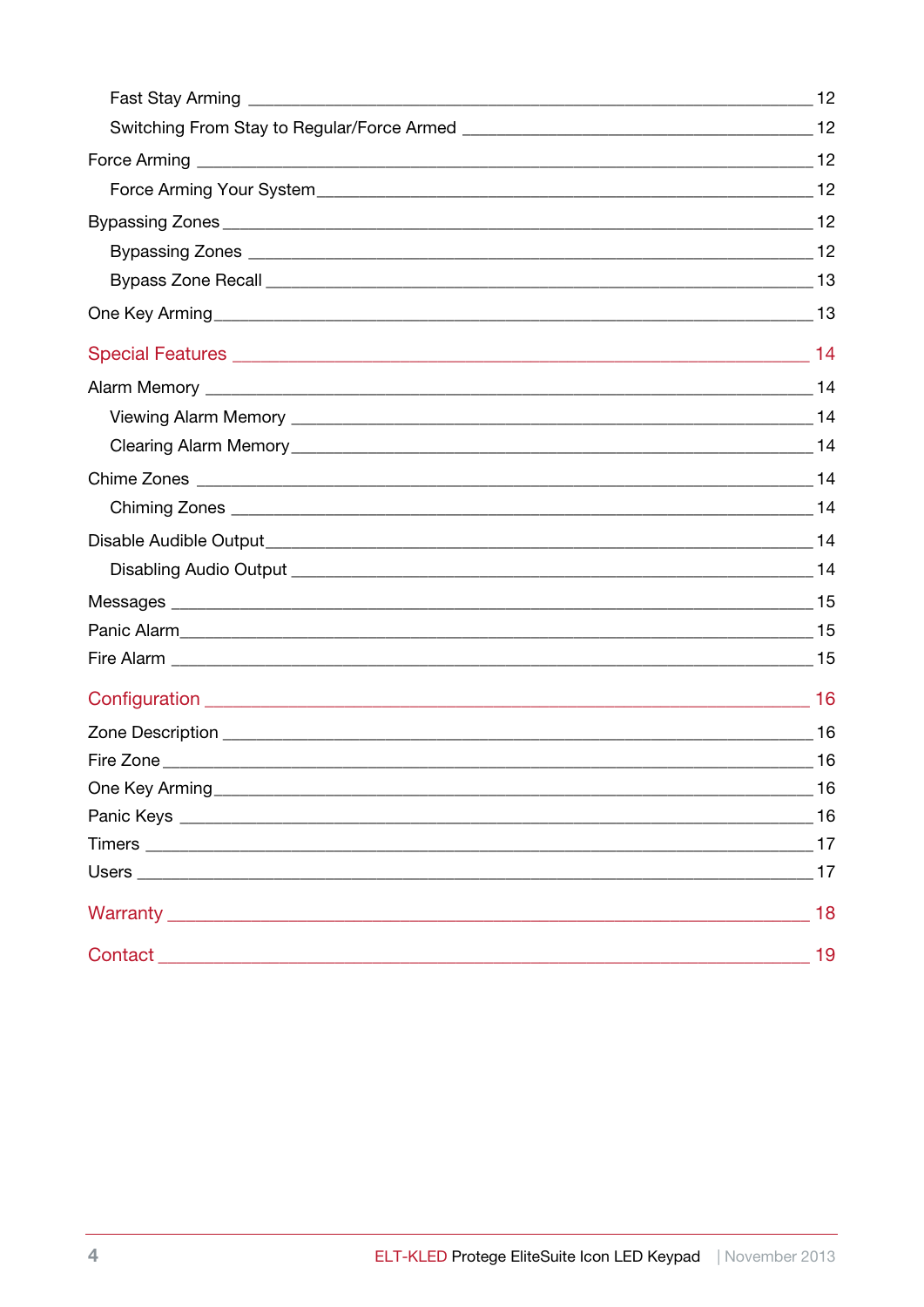# Introduction

Your building has been equipped with the EliteSuite Security System to give you peace of mind by providing reliable security protection.

The EliteSuite system is an advanced technology security system specifically designed to enhance the functionality of condominium and apartment security with flexible local monitoring and offsite communication.

The elegant and user friendly EliteSuite keypad maintains complete control of your residence providing easy to understand information.

All actions performed in your security system are executed and displayed through the keypad. Before using your EliteSuite system, we highly recommend you read this manual carefully and have your security professional or property manager explain basic system operation to you.

#### Legend

[TEXT] Bold text enclosed in brackets is used to show key press information or menu shortcut sequences.

#### This Key Is Shown as

|               | [ARM]          |
|---------------|----------------|
|               | [DISARM]       |
|               | [MENU]         |
| STAY          | [STAY]         |
| FORCE         | [FORCE]        |
| MEMORY)       | [MEMORY]       |
| <b>BYPASS</b> | [BYPASS]       |
|               | [CLEAR]        |
|               | <b>[ENTER]</b> |
|               |                |

[FUNCTION] $\mathcal{O}$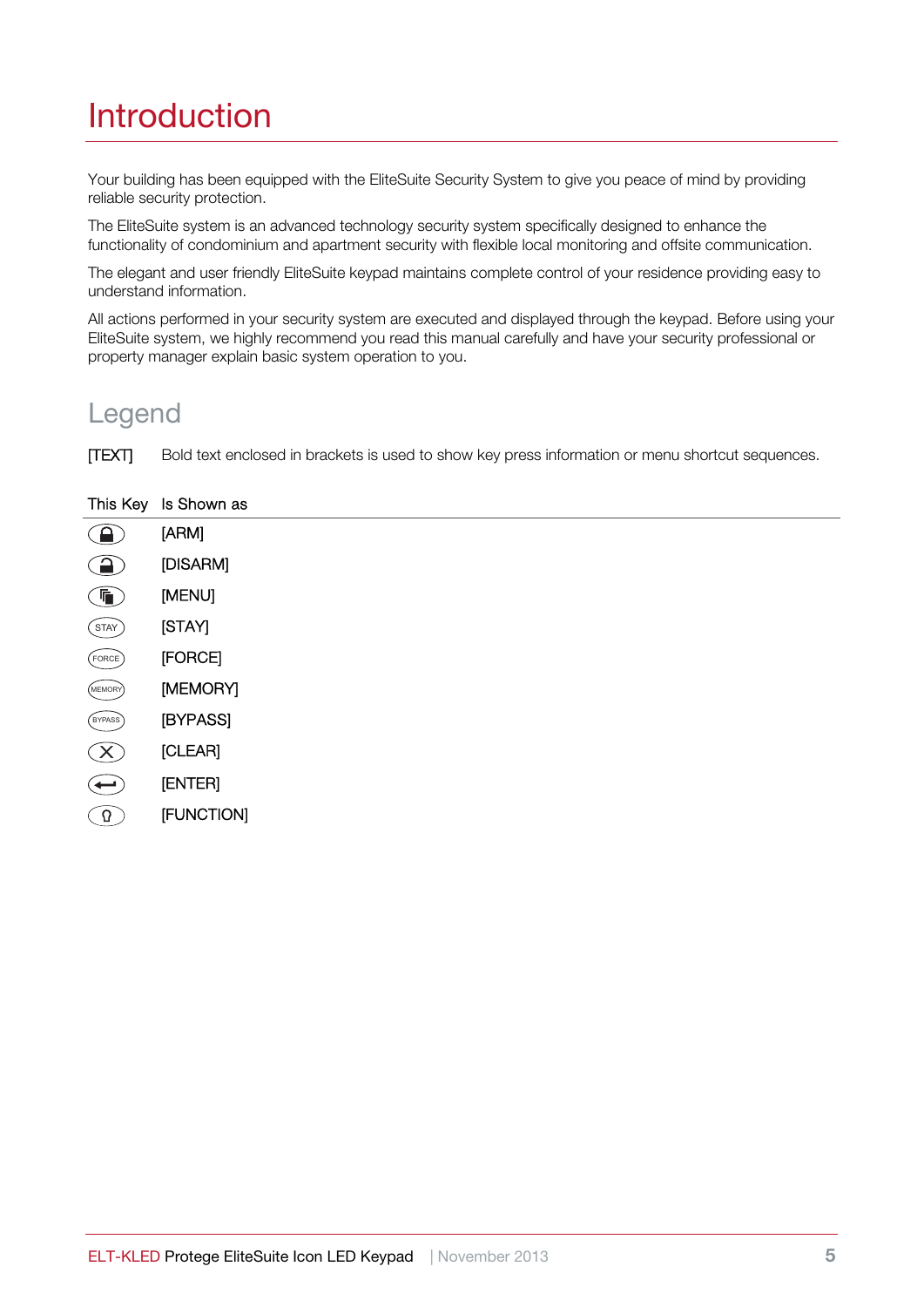# **Operation**

The following section provides you with information on how to use the EliteSuite keypad.



When the text [USER CODE] is shown, it indicates that you are required to enter your user code. The default Master Code to gain access to your system is [1234]. For security reasons, this code must be changed. Refer to Programming User Codes for details on changing codes.

Certain features and options must be enabled by the installation company or property manager. If the feature is not programmed or an option is not enabled, the system will generate a rejection tone. Refer to the Configuration section (see page 16) for details on the options that have been enabled.

## Indicator Lights

The keypad features several status indicator lights showing the condition of the system.



#### Power / Trouble Indicator

When flashing, indicates that there is a trouble condition present. When ON, the system is powered and operating normally. If there is a complete power failure this indicator will be OFF.

## Ready Indicator

When ON, the system has all zones closed and is ready to be armed. When OFF, one or more zones in the system are open and the system cannot be regular armed.

#### Armed / Alarm Indicator

When flashing, the system is in alarm and you need to enter your user code. When ON, the system is armed and you may enter your user code to disarm.

#### Message Indicator

When ON, your building manager or concierge has attempted to contact you (see page 15). When OFF, you have no pending requests for contact.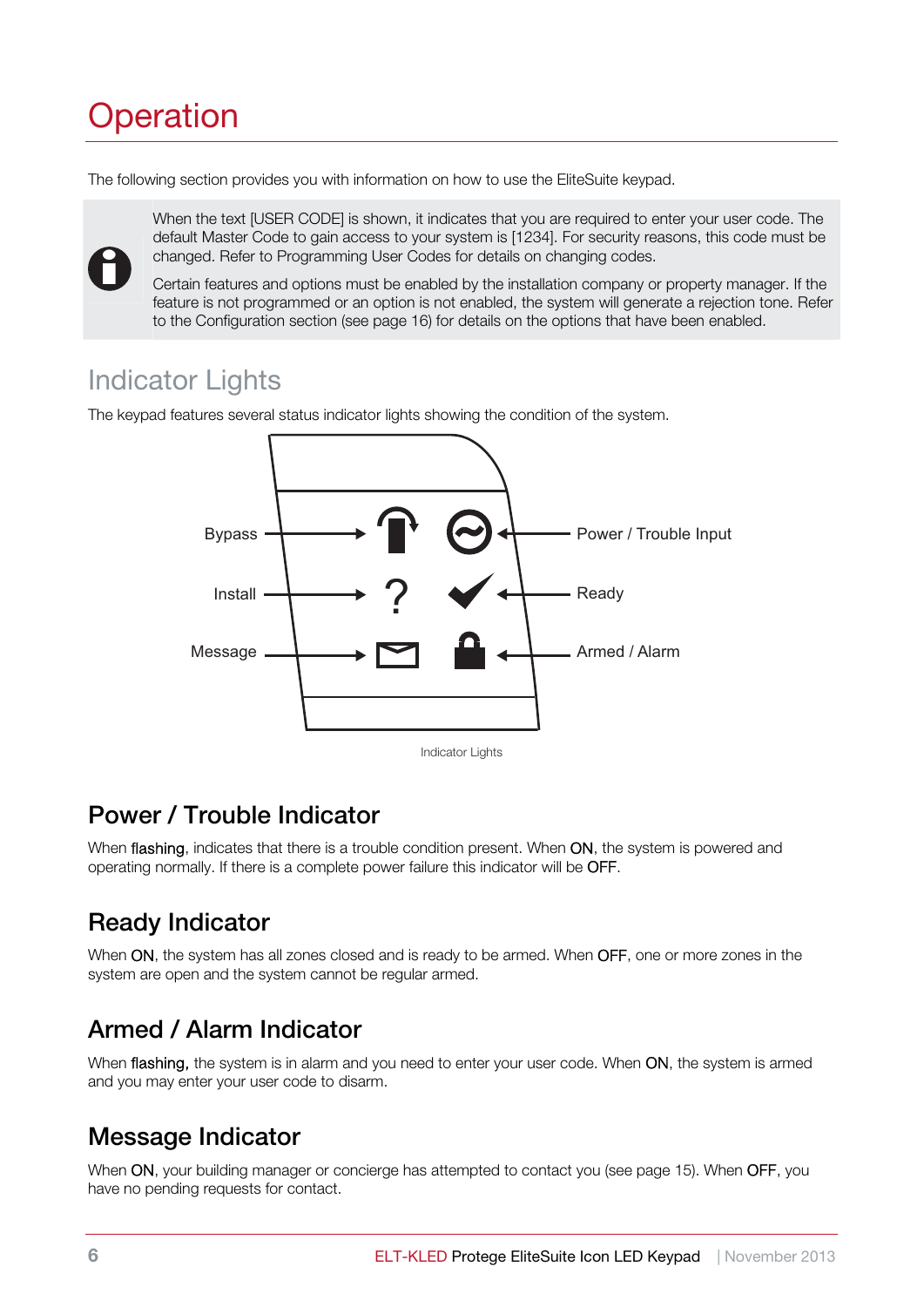#### Memory Indicator

When ON, an alarm has occurred. To view which zone(s) triggered the alarm, follow the instructions for viewing alarm memory (see page 14). This indicator will be cleared the next time you arm your system. When OFF, no alarm memory is present.

## Visual Display

The EliteSuite keypad features an easy to use 8 zone display, which in conjunction with the status LEDs allows you to monitor your system at a glance.

When not using the menu system for programming options or modifying user accounts, your keypad will display the status of each programmed zone by lighting the corresponding number on the display. The 3 status options shown are:

- FLASHING CONTINUALLY: The zone is operating incorrectly. Contact your building manager or security company for assistance.
- ON: The zone is open.
- **OFF:** The zone is closed.

## Audible Tone

When you press any key, a short audible tone is generated. Other tones are generated when certain functions are used. You should be familiar with the following audible tones.

#### Confirmation Tone

When an operation (arming/disarming) is successfully entered on the keypad, or when the system switches to a new status/mode, the keypad generates a series of four audible tones.

#### Rejection Tone

When the system times out or when an operation is incorrectly entered on the keypad, it generates a continuous audible tone for three seconds.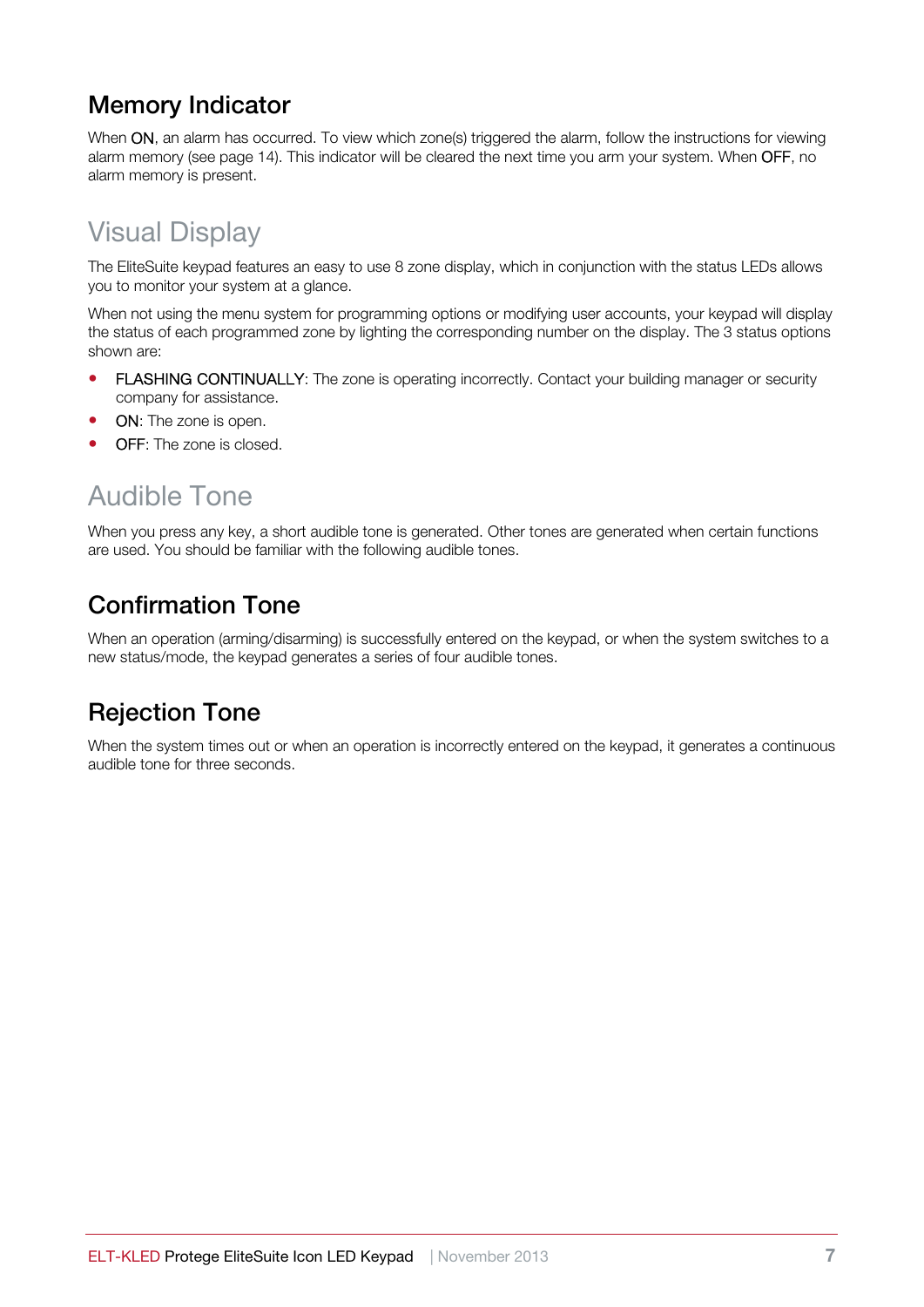# User Codes

User Codes are personal identification numbers that allow you to enter certain programming modes, arm or disarm your EliteSuite system as well as activate or deactivate home automation functions. The EliteSuite system supports up to eight user codes.

## Master Code

By default User 01 is a master code for your system.

A master code can perform the arm or disarm functions, modify and delete any user code, change user options, and modify user card numbers. Other users may be given a master code by enabling User Option 2 for each new master user. Refer to Modifying User Options for further details.

#### Duress Code

If you are forced to arm or disarm your system, entering the user code assigned to User 08 will arm or disarm the system and immediately transmit a silent message (Duress Code) to the Property Management System or Security Company.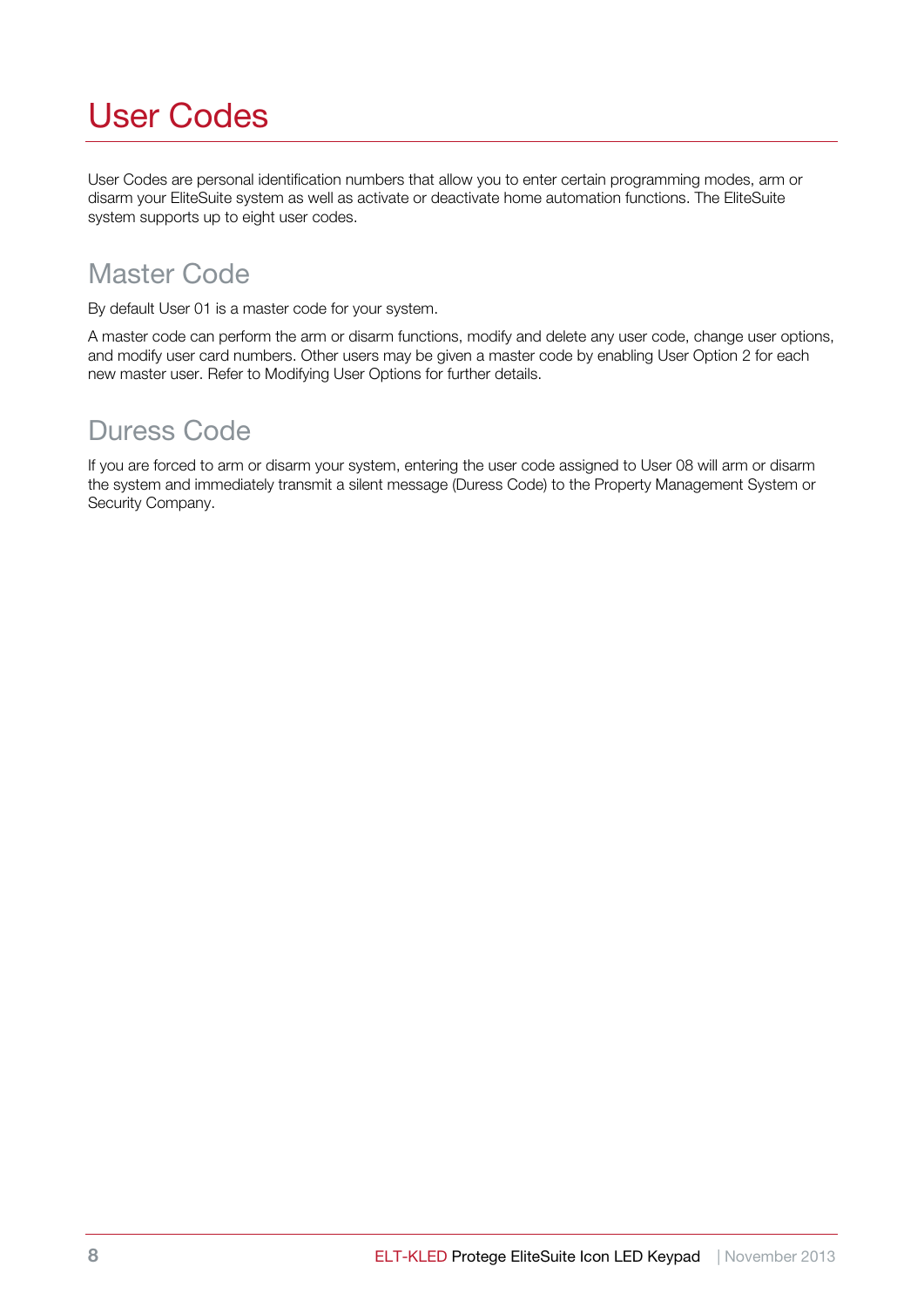# User Setup

#### To Enter the Setup Menu:

• Press the [MENU] key then enter your [USER CODE]. The ARMED status LED will begin to flash once you have successfully logged in, informing you that you are in programming mode.

#### To Exit the Setup Menu

 To exit programming mode, press the [CLEAR] key until the ARMED status LED stops flashing. Alternatively, do not press any key for 10 seconds and you will be automatically logged out.

## Programming User Codes

Your EliteSuite system uses four digit user codes, where each digit can be any value from 0 to 9. Avoid programming simple or obvious user codes, such as part of your telephone number or address and codes such as 1234, 1111 or 1212.

#### Entering New User Codes or Changing Existing Codes

Each user's code can be modified with the following sequence, in which the new user code must be entered twice to confirm the new code has been entered as intended.

#### To program a new code, or modify an existing code:

- From the User Setup Menu, press [MENU], [5], [USER NUMBER], [1], [USER CODE], [ENTER] The ARMED LED will then flash quickly
- Confirm the user code by pressing [USER CODE] , [ENTER]
	- If correct, the confirmation tone will sound and the ARMED LED will return to a slow flash.
	- If incorrect, a rejection tone will sound and the confirmation process must be repeated.

#### To delete a user code:

From the User Setup Menu, press [MENU], [5], [USER NUMBER], [1], [FORCE], [ENTER], [FORCE], [ENTER]

## Modifying User Options



The User Options menu contains options for arming, disarming and door latching for the optional Card Reader interface. If your system is not equipped with a Card Reader, changes to these options will have no effect.

From the User Setup Menu, press [MENU], (5), [USER NUMBER], (2)

You will be presented with NUMERIC LED's that are lit and correspond to the current user options that are ENABLED. To toggle an option on or off, press the number corresponding to the option required. Once all options are correct press [ENTER] to confirm the selection.

The available options are:

#### Option 1 – Arm Only Code

- Enabled allows the user code to be used only for arming the system.
- Disabled allows the user code to arm and disarm the system.

#### Option 2 – Master User

- Enabled allows the selected user to access the User Setup menu and modify codes, card numbers and options of all other users.
- Disabled prevents access to the User Setup menu.

#### Option 3 to 8 – Reserved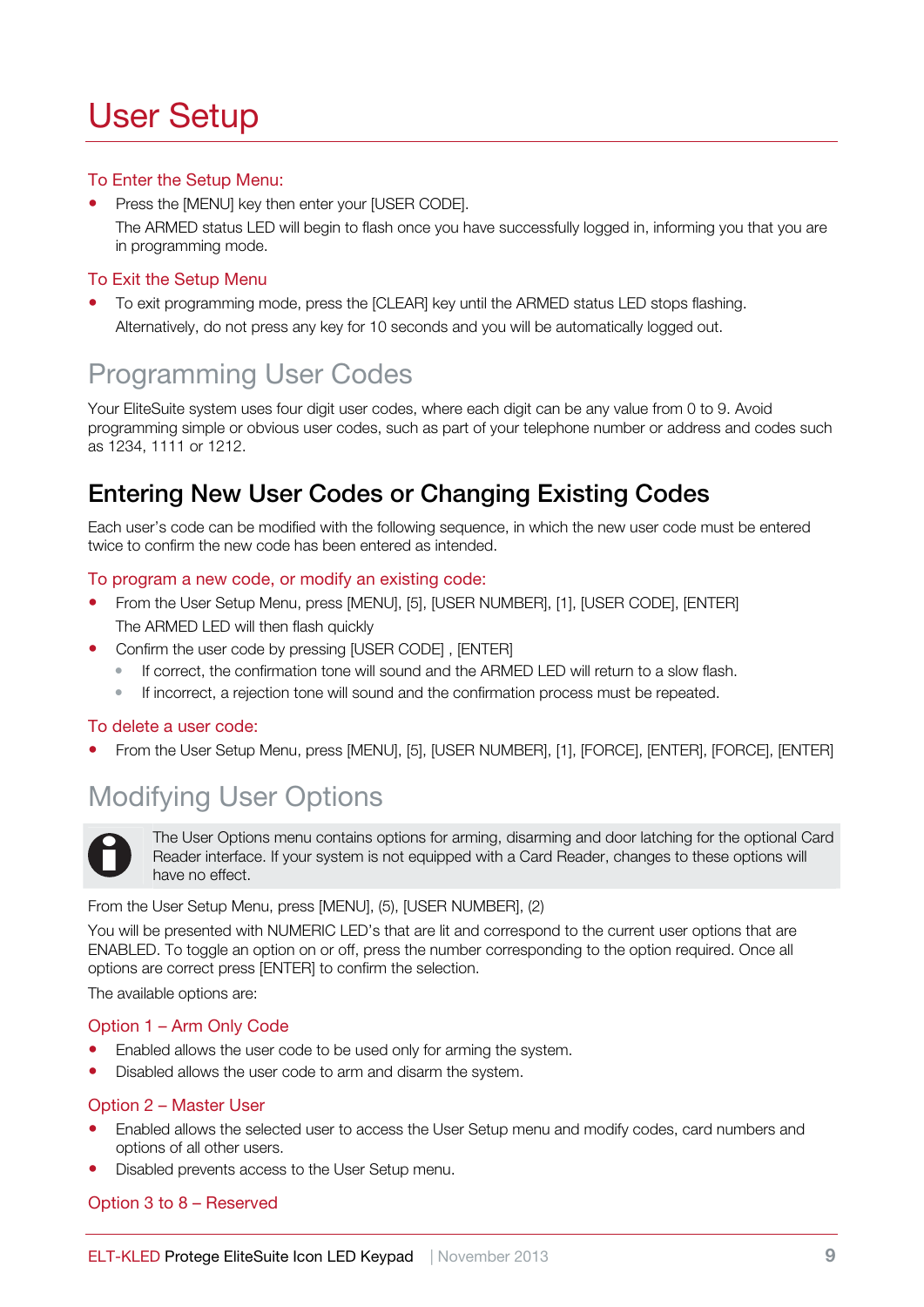# Trouble Conditions

The EliteSuite Security System continually monitors five system trouble conditions that can occur on your system.

When a trouble condition occurs, the keypad can be programmed to generate an audible tone every 120 seconds. The trouble tone is canceled when the trouble condition is viewed or the condition is returned to normal. You can choose to silence the keypad completely by disabling the audio output (see page 14).

## Viewing System Trouble Information

- From the Setup Menu, press [MENU], [4]
	- The numbered LED corresponding to the trouble condition(s) present will be lit, and can be identified by the numbered item in the TROUBLE LIST.

#### Trouble List

The troubles that can occur in your system are:

#### TROUBLE 8 - Host Comms

Communication with the host system is currently offline. This is possibly due to maintenance or a system fault. Contact the property manager or security installation company if the problem persists.

#### TROUBLE 7 - Zone Fault

A zone in the system is faulty or the wiring has been damaged. Contact the property manager or security installation company to arrange for your system to be serviced.

#### TROUBLE 6 - Cover Tamper

The cover of the EliteSuite system is open and may have been damaged. Contact the property manager or security installation company to arrange for your system to be serviced.

#### TROUBLE 4 - Fire Loop

The fire detection wiring or a fire detector has become faulty. Contact the property manager or security installation company to arrange for your system to be serviced.



Fire Zones and Fire Loop trouble detection must be enabled by your property manager or installation company.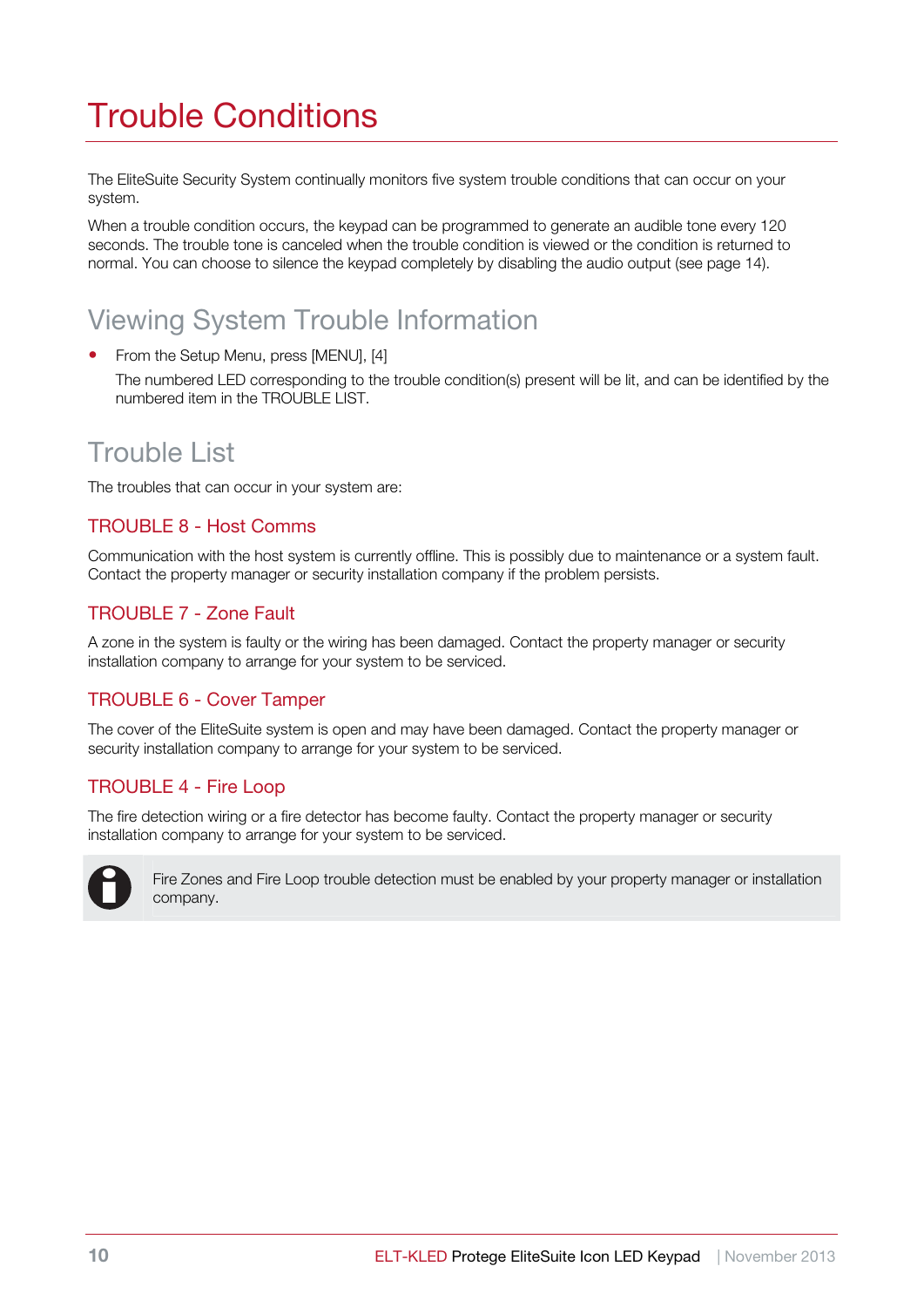# Arming/Disarming

To take full advantage of your system, you should familiarize yourself with the different arming methods.

# Exit Delay

After entering a valid arming sequence, the exit delay time will provide you with enough time to exit the protected area before the system arms. The keypad will generate a beep-beep tone repeatedly during the exit delay period. The tone will increase in frequency to indicate that only ten seconds remains.

## **Disarming**

To disarm an armed system or an alarm, enter your user code. An entry point, like the front door, will be programmed with an entry delay time. When an entry point is opened, the keypad will emit a continuous audible tone until you disarm the system. The system will not generate an alarm until this timer elapses. All user codes can be used to disarm the system.

#### Deactivating Alarm

To deactivate an alarm, enter your [USER CODE]. This will also disarm the system if it was armed.

#### Disarming Your System

- 1. Enter through a designated entry point (Entry Door), the entry delay time will start and the keypad will emit a continuous audible tone.
- 2. Enter your [USER CODE].

## Regular Arming

Regular arming arms your system.

#### Arming Your System

- 1. Check that the system is ready to arm and all zones are closed (Ready Indicator is green).
- 2. Enter your [USER CODE].
- 3. The exit delay will start and you can now leave your premises.

Quick arming can be used by pressing and holding the [ARM] key. This option must be enabled by your property manager or installation company.

## Stay Arming

This method allows you to remain in the protected area while partially arming the system. Stay zones are zones that are bypassed when the system is stay armed. For example, when you go to sleep at night, doors and windows can be armed without arming other zones like motion detectors.

#### Stay Arming Your System

- 1. Check that all zones that are not stay zones are closed and ready to arm.
- 2. Press the [STAY] key then enter your [USER CODE].
- 3. The exit delay will start.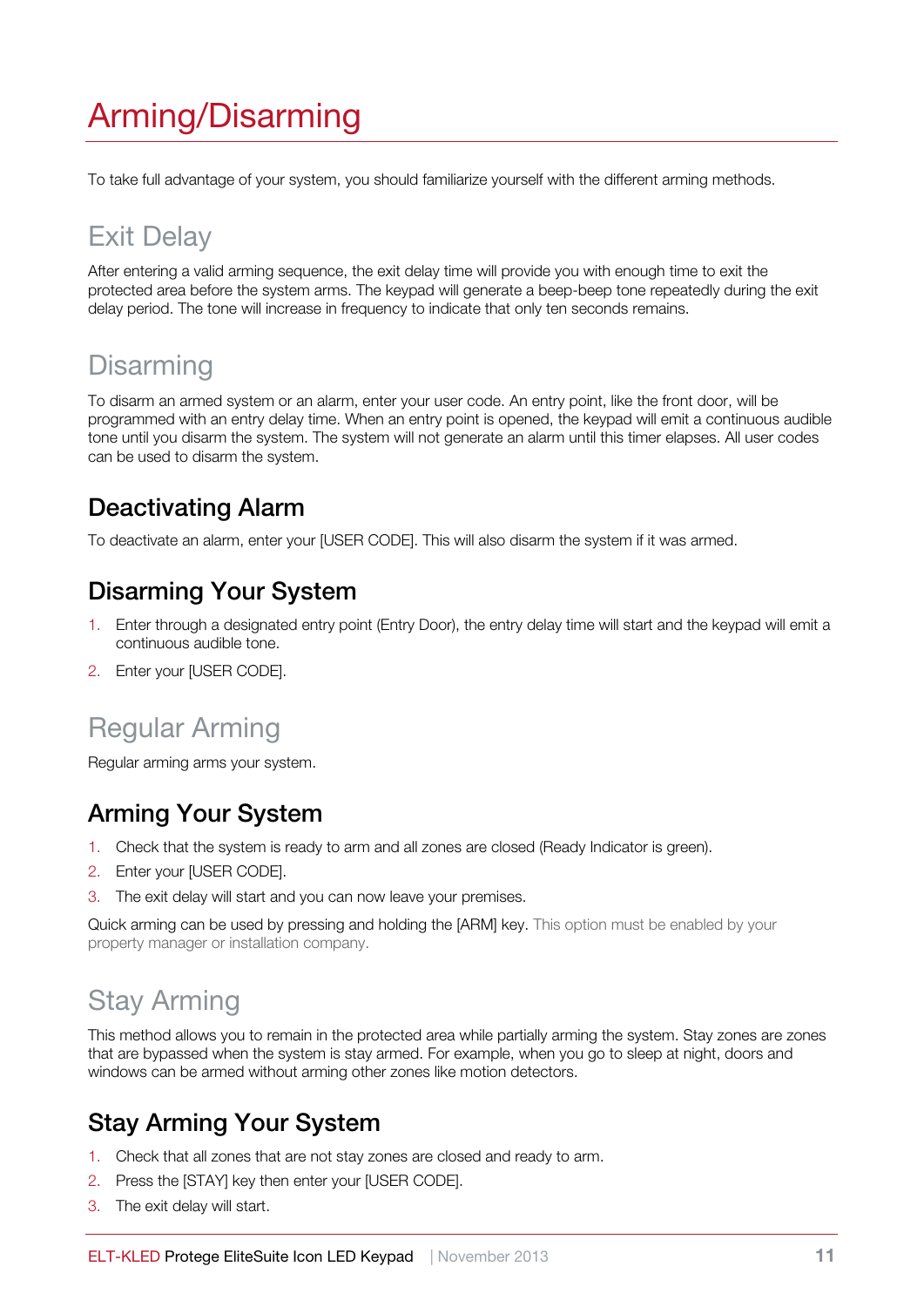#### Instant Arming Your System

During the EXIT DELAY press and hold the key for 2 seconds. The system will instant arm all zones, any zone will trigger the alarm immediately.

#### Fast Stay Arming

To fast stay arm your system press and hold the [STAY] key for two seconds.

#### Switching From Stay to Regular/Force Armed

If you need to leave your premises and want to arm the system fully you can use the fast exit arming method. Press and hold the [FORCE] key or [ARM] key to switch to exit delay and arm in either force or regular arming.

## Force Arming

Force Arming allows you to rapidly arm the system without waiting for all zones in the system to close. During force arming, a forced zone is considered deactivated until it closes, then the system will arm that zone. Force arming is commonly used when a motion detector is protecting the area occupied by a keypad. For example, when arming and the motion detector is programmed as a force zone, the system will allow you to arm even if the zone is open.

#### Force Arming Your System

- 1. Check that all zones that are not force zones are closed and ready to arm.
- 2. Press the [FORCE] key then enter your [USER CODE].
- 3. The exit delay will start.

To fast force arm your system press and hold the [FORCE] key for two seconds. This option must be enabled by your property manager or installation company.

## Bypassing Zones

Bypassing zones allows you to program the alarm system to ignore (deactivate) specified zones the next time the system is armed. For example, you may wish to bypass certain zones when workers are renovating part of your establishment. Once the system is disarmed, the bypass settings are erased.

#### Bypassing Zones

1. To select the zone(s) to be bypassed, press the [BYPASS] key and enter your [USER CODE]

The BYPASS LED turns on

2. Toggle bypass mode on by pressing the number corresponding to the required zone.

The zone LED will be lit for each bypassed zone.

3. Press the [ENTER] key to store the bypass settings and exit or press the [CLEAR] key to exit without making changes.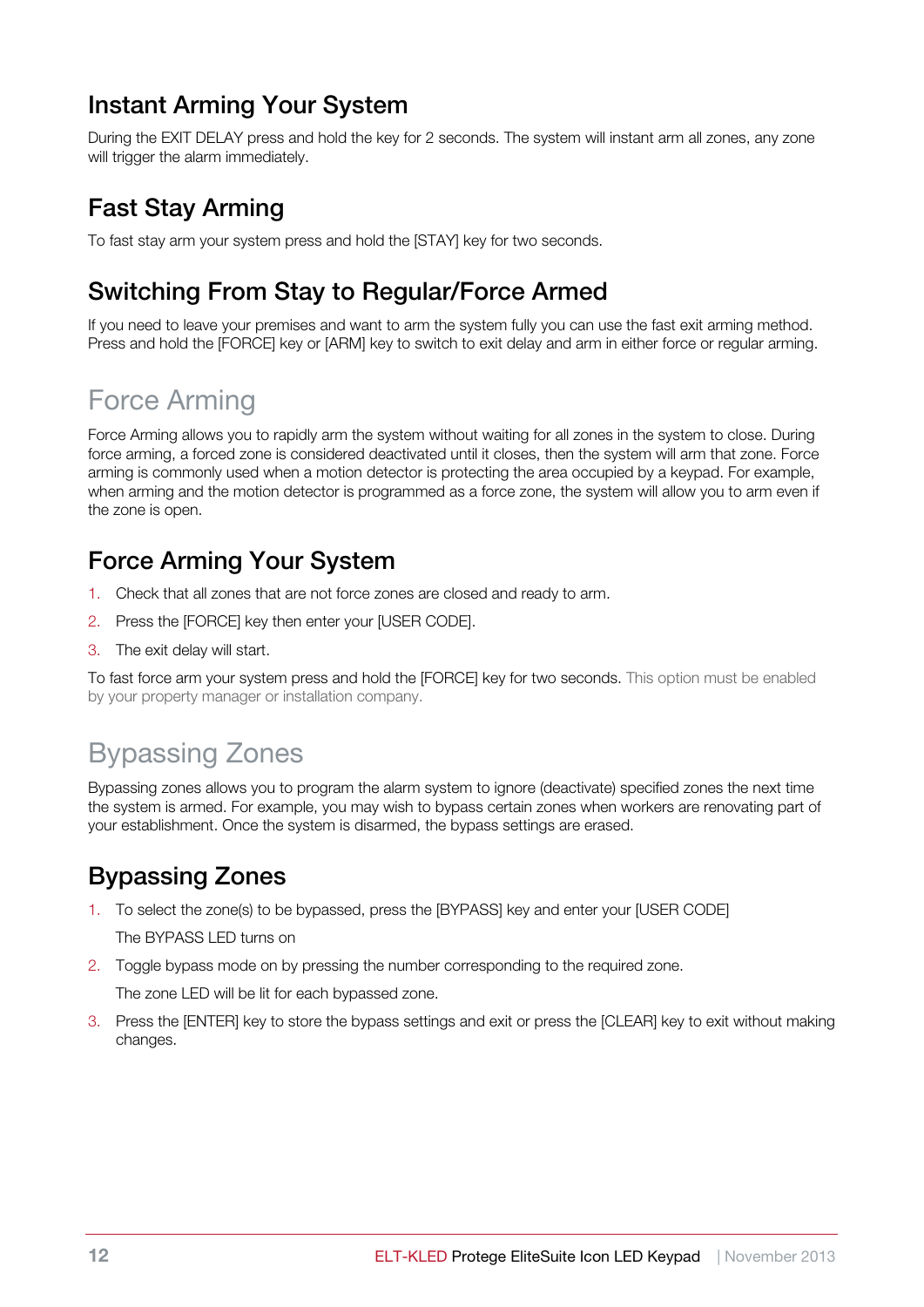#### Bypass Zone Recall

After disarming the system, the bypass entries are erased. The Bypass Recall Feature reinstates the previous bypass entries saved in memory. This eliminates the need to manually re-program the bypass entries every time you arm the system if you are always bypassing the same zone(s).

- 1. Press the [BYPASS] key then enter your [USER CODE].
- 2. Press and hold the [BYPASS] key for 2 seconds the last settings will be loaded. You may change these settings if required.
- 3. Press the [ENTER] key to store the bypass settings and exit.
- 4. Press the [CLEAR] key to exit without making changes.

## One Key Arming

One key arming can be used to arm the system in regular, force, stay and instant arming modes. You can use this feature to allow specific individuals like service personnel (i.e. cleaners) to arm without giving them access to any other alarm system operations.



i One key arming must be enabled by your property manager or installation company.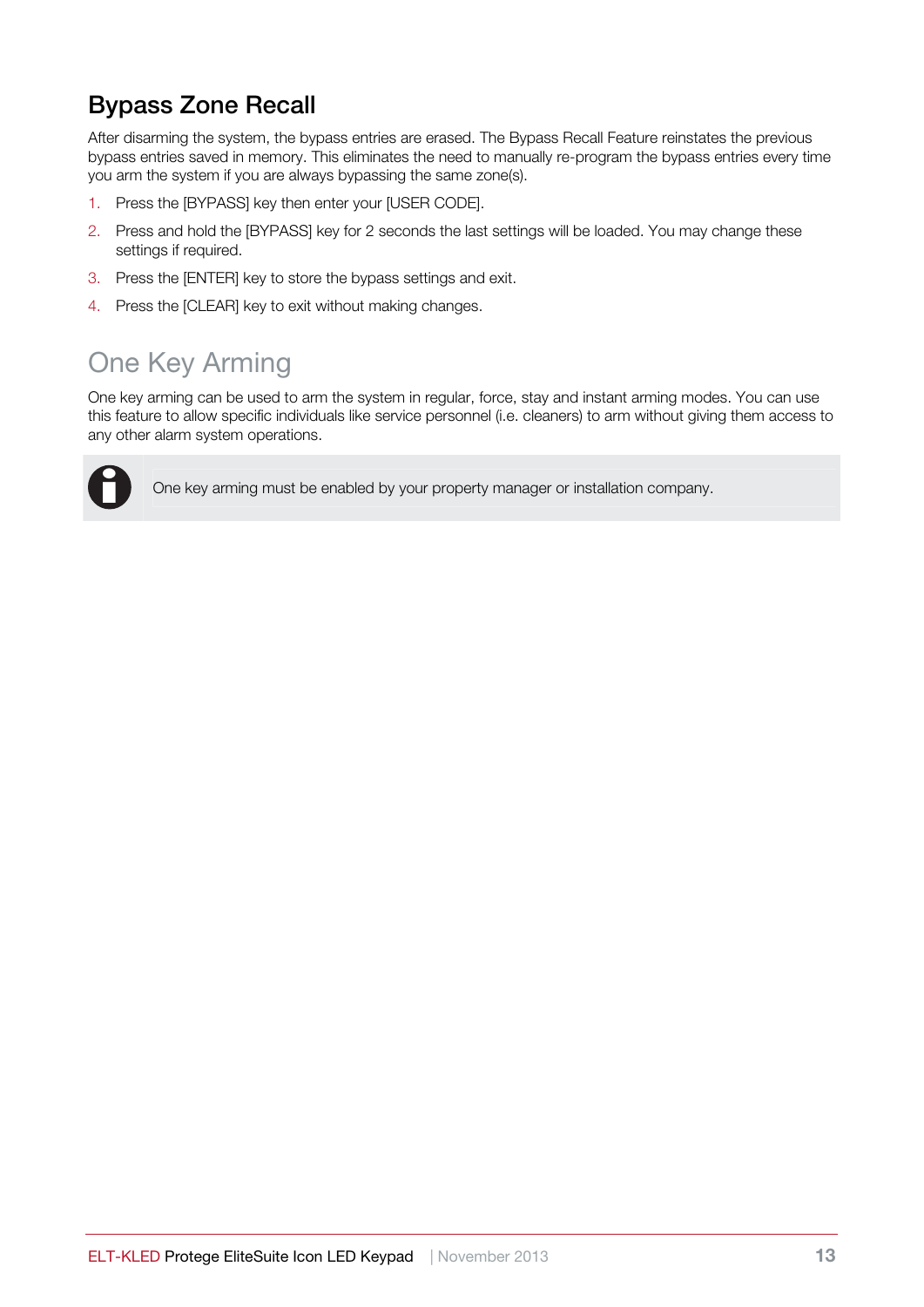# Special Features

The EliteSuite System offers many unique features.

## Alarm Memory

All zones that generate an alarm will be stored in the memory of the keypad. If an alarm has occurred on your system, the alarm memory status LED will be lit until the the next time you arm your system.

#### Viewing Alarm Memory

- 1. Press and hold the [MEMORY] key for 2 seconds or press the [MEMORY] key and enter your [USER CODE].
- 2. The LEDs corresponding to the zone(s) which generated the alarm will be lit.
- 3. To exit, press the [CLEAR] key.

The alarm memory can also be accessed from the main menu by pressing [3] followed by the [ENTER] key.

#### Clearing Alarm Memory

The alarm memory is cleared automatically next time you arm the system.

## Chime Zones

A chime enabled zone will generate an audible tone every time that the zone opens. The chime feature is ideal for a front door.

#### Chiming Zones

- 1. Login to the Setup menu and press [MENU], [1]
- 2. Toggle chime mode on any zone by pressing the number corresponding to the required zone. The zone LED will be lit for each chimed zone.
- 3. Press the [ENTER] key to store the chime settings and exit, or press the [CLEAR] key to exit without making changes.

## Disable Audible Output

You may choose to disable the audible tone on your keypad. This will prevent the beeper from generating any notification of alarms, exit delay or entry delay. The keypad will continue to generate a tone when a key is pressed and to provide audible confirmation.

#### Disabling Audio Output

- 1. Press and hold the [CLEAR] key.
- 2. The keypad will generate one long audible (rejection) tone to signify that the audible output is disabled.

To enable the audible output again, repeat the steps above. The keypad will generate four audible tones to indicate that the audible output has been enabled.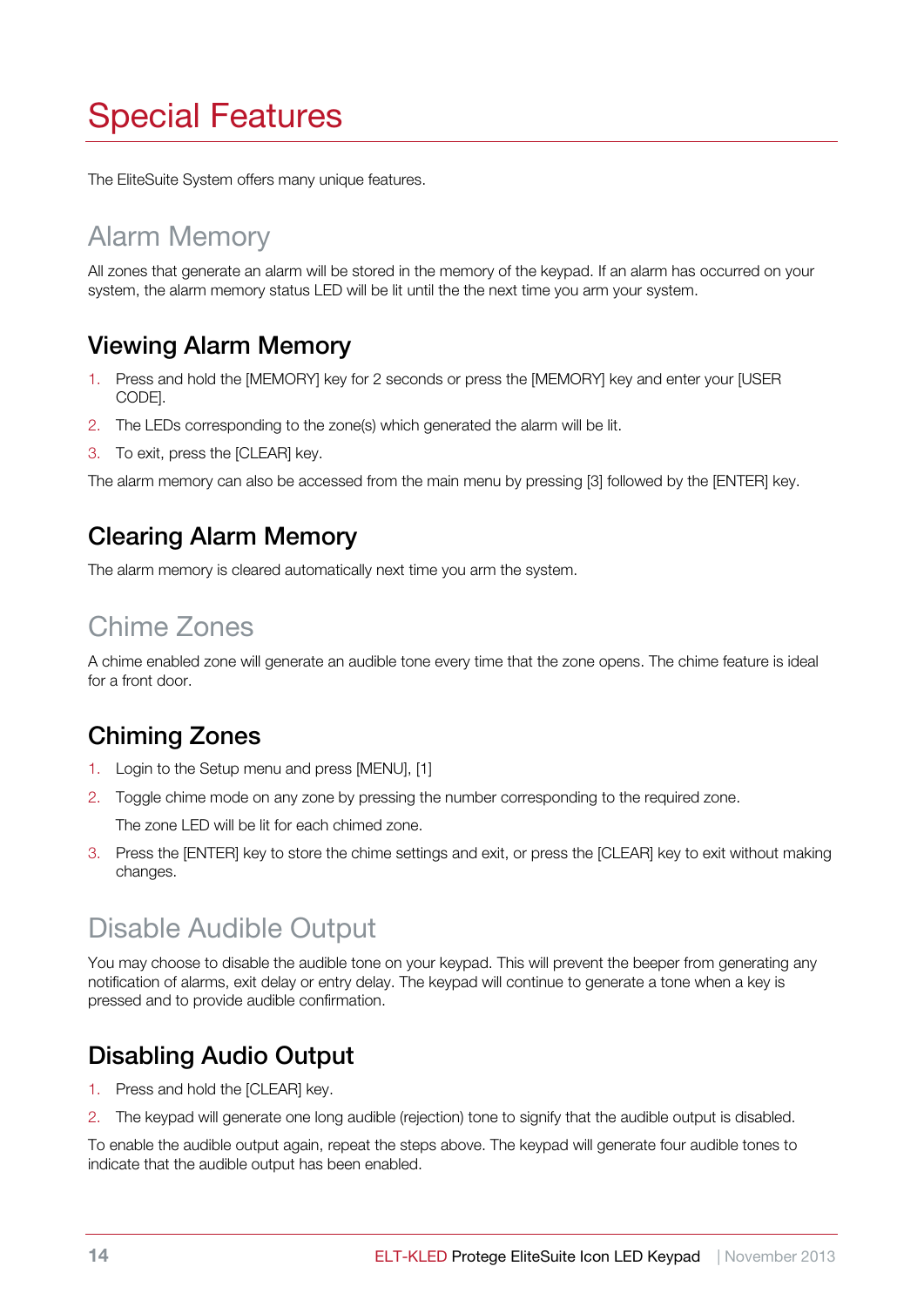#### **Messages**

The EliteSuite system message handling capabilities to allow communication with a property or facility manager. A new message that has been sent to your system is announced by an audible tone and the MESSAGE LED being lit.

- 1. To clear the Message LED, log in to the Setup menu and press [MENU], [2], [ENTER]
- 2. To choose another menu option press the [MENU] key, or to exit press the [CLEAR] key

## Panic Alarm

The EliteSuite system can provide three panic alarms that immediately generate an alarm after simultaneously pressing and holding two specific buttons for three seconds. Based on your needs, these panic alarms can generate audible alarms (sirens or bells) or silent alarms and can communicate specific messages to your monitoring station or property manager.

- Press and hold keys [1] and [3] for the panic alarm.
- Press and hold keys [4] and [6] for a medical alarm.
- Press and hold keys [7] and [9] for a fire alarm.



All Panic Alarm activations must be enabled by your property manager or installation company.

## Fire Alarm

When a fire alarm occurs, the EliteSuite will emit three audible tones at 2 second intervals until reset by entering a valid user code. If the zone is a delay fire zone, there is a delay of thirty seconds before the system contacts the security company or property manager.

A delayed fire zone will prevent unnecessary reporting of false alarms allowing you to reset the fire alarm before a report is sent. If there is no fire condition, contact your property manager or security company immediately to avoid an unnecessary response.

A delayed fire zone will automatically cancel if the smoke detector is reset within 30 seconds. Pressing any key on the keypad during the first 30 seconds will silence the alarm for 90 seconds.



Fire Alarm functions must be enabled by your property manager or installation company.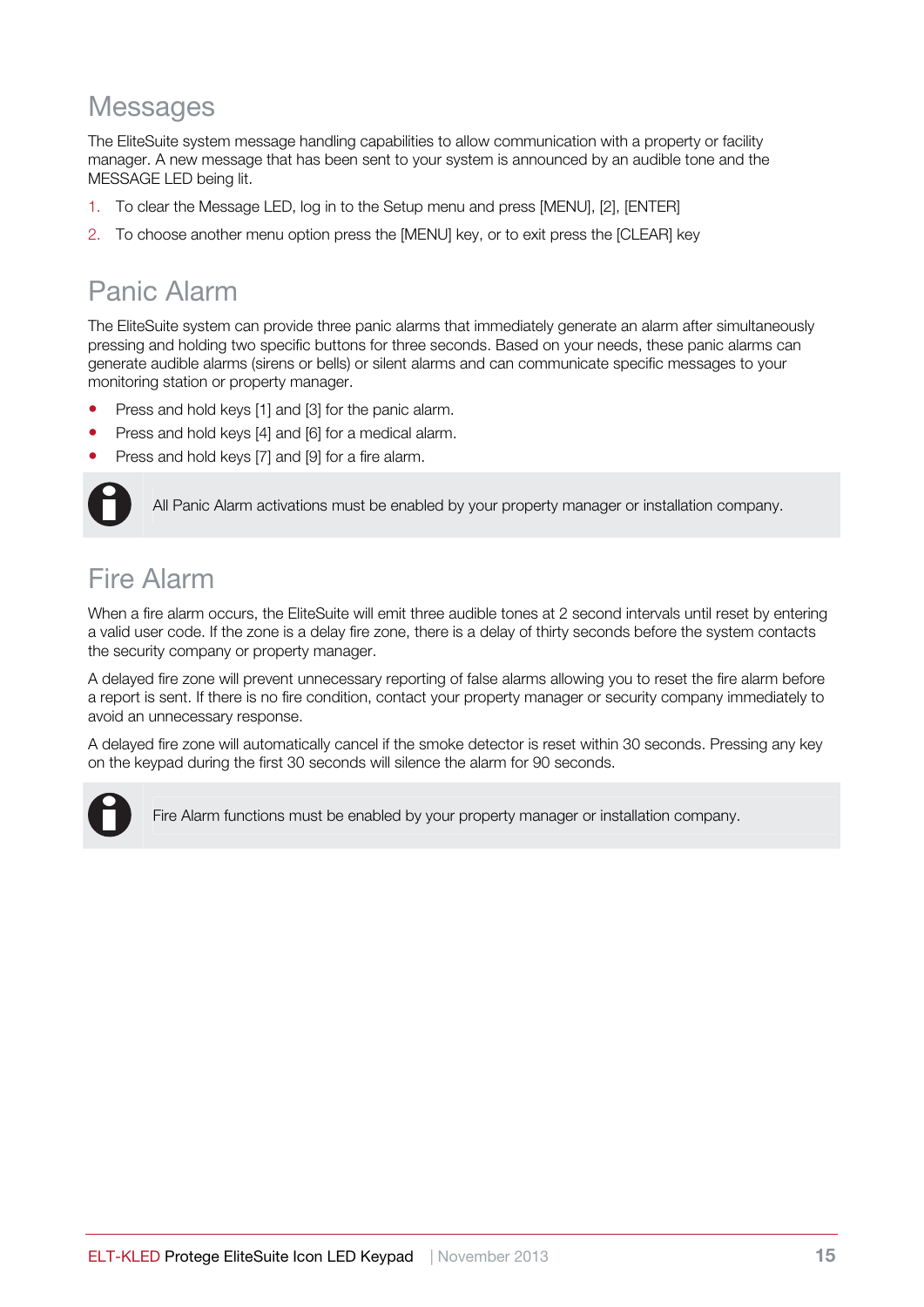# **Configuration**

The EliteSuite system has many options that are enabled by your installer. The following lists the options and how your system is configured. Use this location to write your user names and any information about your system.

## Zone Description

The following lists the zones in your system and how each zone is configured.

| <b>ZONE</b> | ZONE NAME         | <b>FORCE</b> | <b>STAY</b> | <b>BYPASS</b> |
|-------------|-------------------|--------------|-------------|---------------|
| 01          | ZONE <sub>1</sub> | ☑            | ☑           | ☑             |
| 02          | ZONE <sub>2</sub> | ☑            | ☑           | ☑             |
| 03          |                   | П            | П           | □             |
| 04          |                   |              |             | □             |

#### Fire Zone

The following lists the fire zone configuration for your system.

|                                               | Enabled | Disabled                     |  |
|-----------------------------------------------|---------|------------------------------|--|
| Fire Zone                                     |         |                              |  |
| Delayed Fire Zone                             |         |                              |  |
| Your fire zone is located on zone<br>seconds. |         | and operates with a delay of |  |

## One Key Arming

The following lists the one key arming method(s) that are enabled on your system

|                    | Enabled | Disabled |
|--------------------|---------|----------|
| Regular Arming     | ☑       | п        |
| <b>Stay Arming</b> | ☑       | П        |
| Force Arming       | ☑       | ◻        |
| Instant Arming     | ⊠       | п        |

#### Panic Keys

The following lists the panic key configurations that are enabled on your system

|                           | Enabled | <b>Disabled</b> |
|---------------------------|---------|-----------------|
| $[1] + [3]$ Panic Alarm   |         | ☑               |
| $[4] + [6]$ Medical Alarm |         | ☑               |
| $[7] + [9]$ Fire Alarm    |         | ☑               |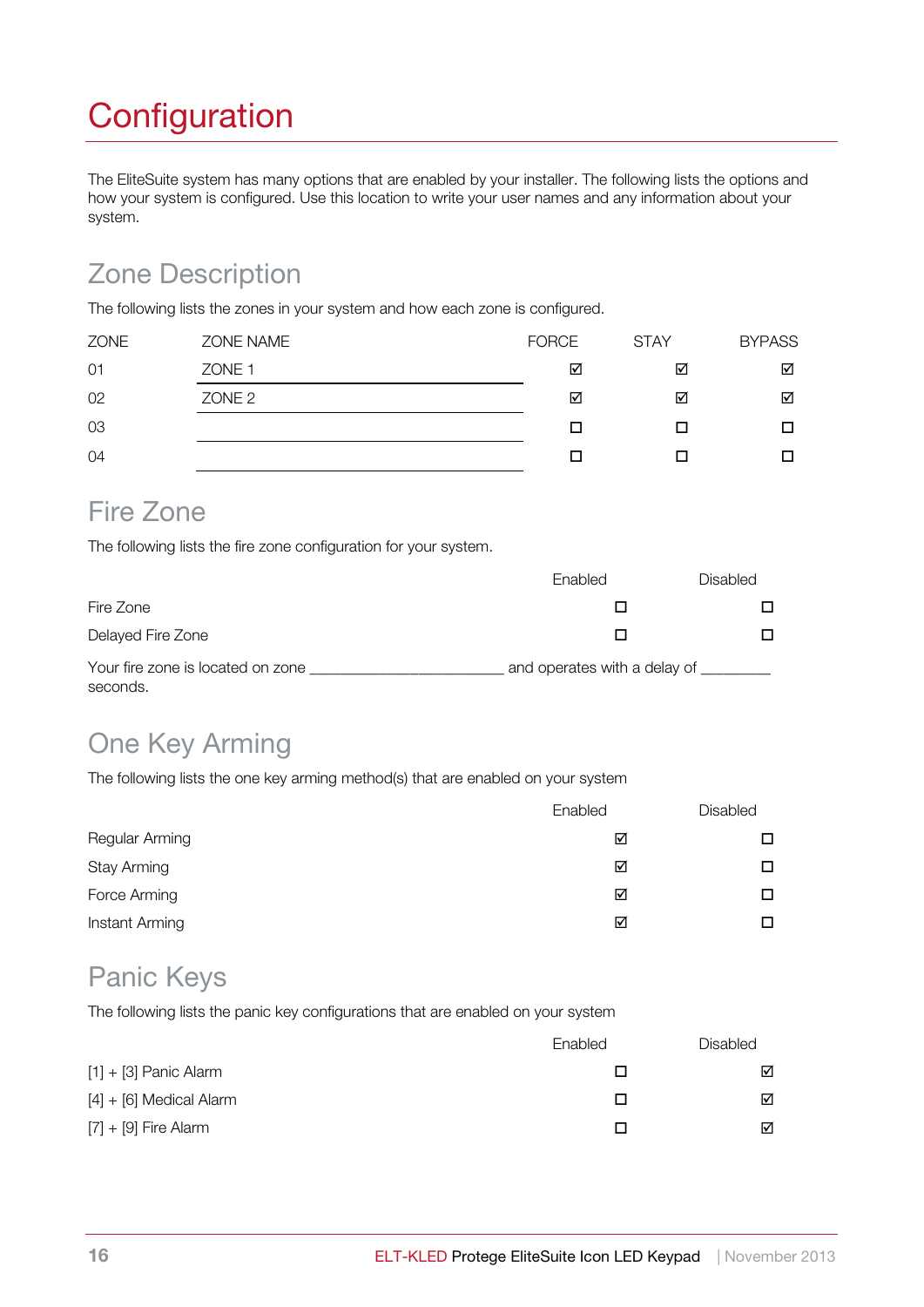#### **Timers**

Your entry time is programmed to be 30 seconds. This is the time that you have before an alarm is generated if you enter through the zone ZONE 1 .

Your exit time is programmed to be  $\frac{30}{100}$  seconds. This is the time that you have to exit before the system arms.

If an alarm occurs the siren/beeper will activate for  $\overline{\phantom{0}05}$  minutes unless disarmed.

#### Users

The following table should be used to keep a record of the users programmed in your system. Record the name of the user only. Do not write the user code. All users can arm and disarm the system.

| <b>USER</b> | <b>USER NAME</b> | <b>DURESS</b> | ARM ONLY |
|-------------|------------------|---------------|----------|
| 01          | <b>MASTER</b>    | П             | $\Box$   |
| 02          |                  | □             | $\Box$   |
| 03          |                  | п             | □        |
| 04          |                  | п             | □        |
| 05          |                  | П             | □        |
| 06          |                  | п             | □        |
| 07          |                  | п             | □        |
| 08          |                  |               | □        |
|             |                  |               |          |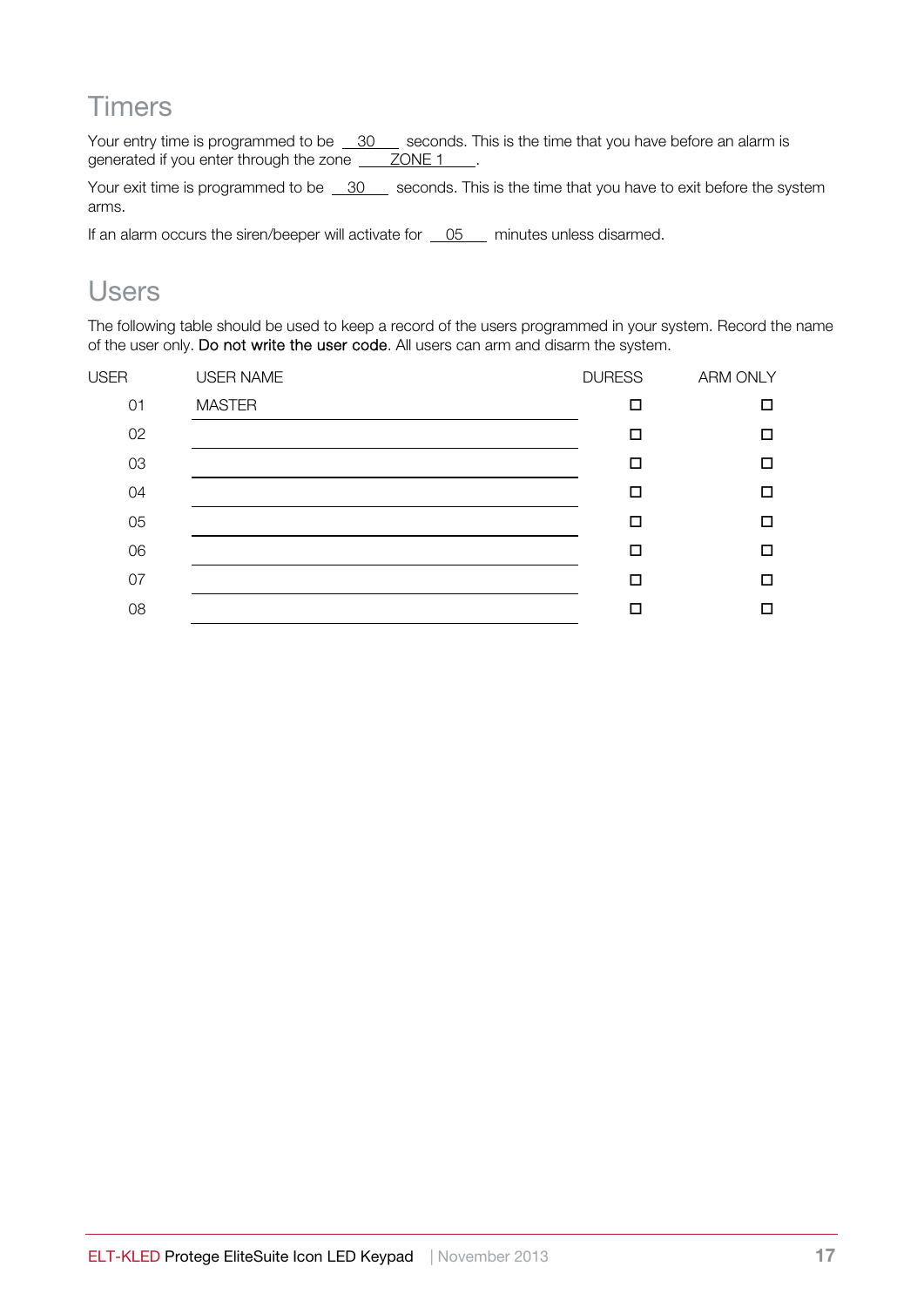# **Warranty**

Integrated Control Technology (ICT) warrants its products to be free from defects in materials and workmanship under normal use for a period of two years. Except as specifically stated herein, all express or implied warranties whatsoever, statutory or otherwise, including without limitation, any implied warranty of merchantability and fitness for a particular purpose, are expressly excluded. ICT does not install or connect the products and because the products may be used in conjunction with products not manufactured by ICT, ICT cannot guarantee the performance of the security system. ICT's obligation and liability under this warranty is expressly limited to repairing or replacing, at ICT's option, any product not meeting the specifications. In no event shall ICT be liable to the buyer or any other person for any loss or damages whether direct or indirect or consequential or incidental, including without limitation, any damages for lost profits, stolen goods, or claims by any other party caused by defective goods or otherwise arising from the improper, incorrect or otherwise faulty installation or use of the merchandise sold.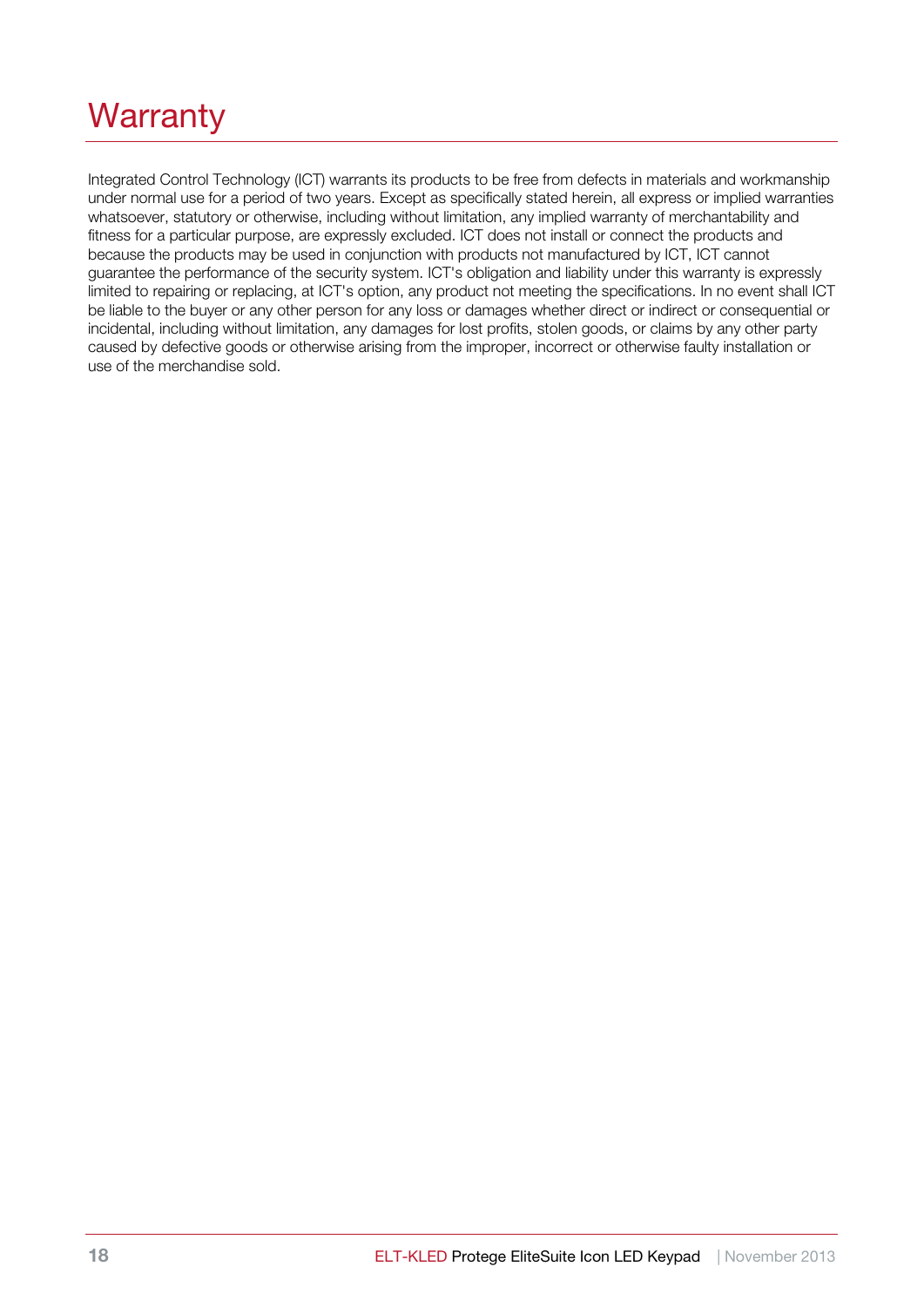# **Contact**

Integrated Control Technology welcomes all feedback.

Please visit our website (http://www.ict.co) or use the contact information below.

#### Integrated Control Technology

P.O. Box 302-340 North Harbour Post Centre Auckland New Zealand

11 Canaveral Drive Albany North Shore City 0632 Auckland New Zealand

Phone: +64-9-476-7124 Toll Free Numbers: 0800 ICT 111 (0800 428 111) - New Zealand 1800 ICT 111 (1800 428 111) - Australia 1855 ICT 9111 (1855 428 9111) - USA/Canada Email: sales@incontrol.co.nz or support@incontrol.co.nz Web: www.ict.co